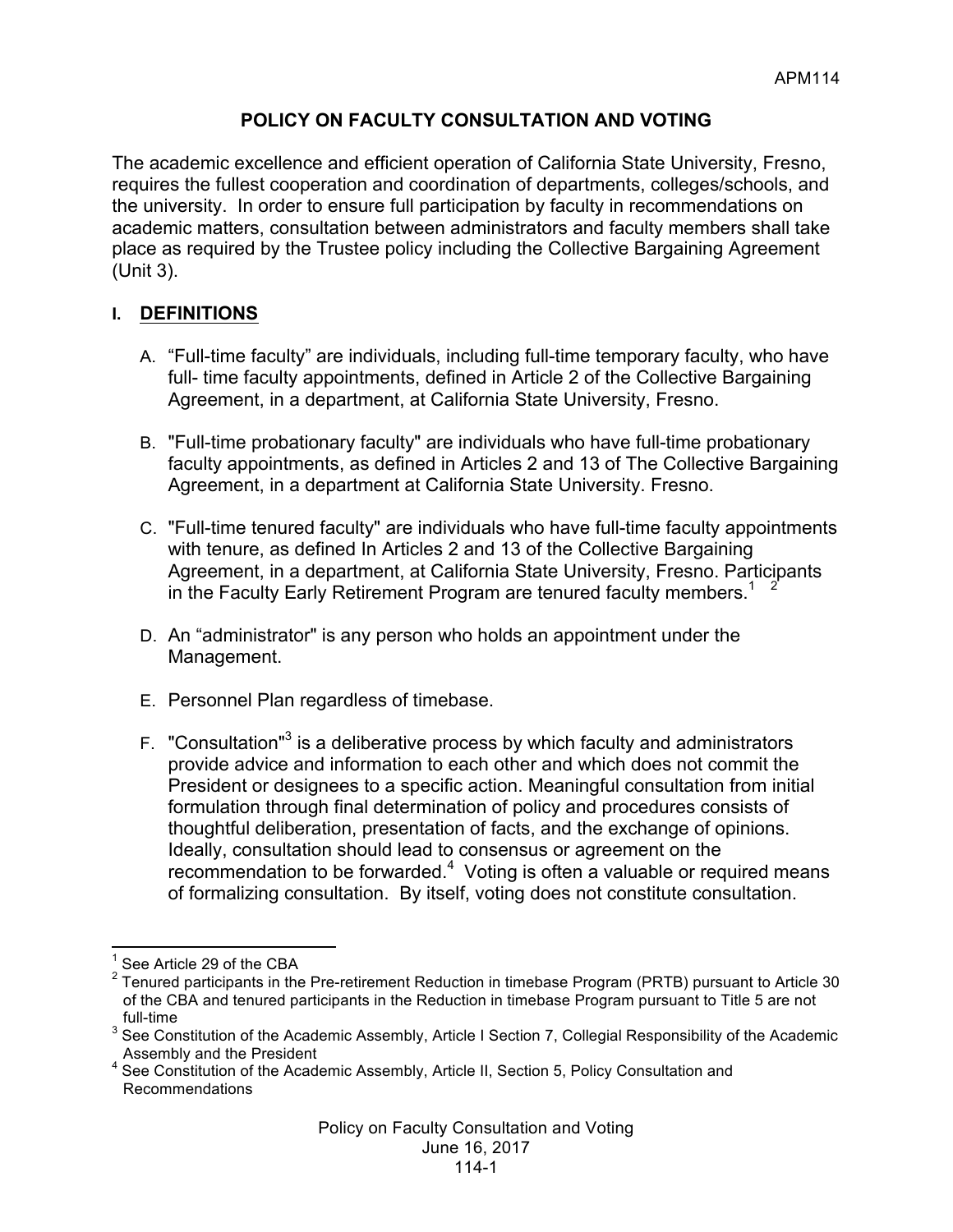# **II. CONSULTATIVE PROCEDURES**

Consistent with Trustee policy and within the framework of university policy, each college/school<sup>5</sup> and department/program will develop policies that describe the general provisions for consulting full-time faculty. Each college/school and department/ program will create a supporting committee structure to ensure the participation of all full-time faculty members in the development of policy and procedures. These policies shall be consistent with the practices established in the Constitution of the Academic Assembly of California State University, Fresno. Committee recommendations shall be approved by a simple majority of the membership of the committee<sup>6</sup>.

### A. ACADEMIC MATTERS

- 1. The department chair<sup>7</sup> shall consult with all full-time faculty members, including full-time lecturers, of the department on academic matters prior to making recommendations to the dean. The purpose of this consultation is to afford the faculty an opportunity to express their views on the matters under discussion and to make formal recommendations. 8
- 2. When a department is unable to provide for full consultation, the dean may, after consultation with the Provost and Vice President for Academic Affairs, take appropriate action. In all instances, the dean shall consult with the department chair as soon as practicable and provide prompt notice of actions taken under this provision. It is the responsibility of the department chair to communicate this information to the appropriate faculty within the department.
- 3. In matters that affect the entire college/school, the Academic Assembly of each college/school, consisting of all full-time faculty members, including fulltime lecturers, may make recommendations to the dean. The dean shall consider such recommendations prior to taking action or making recommendations. The Academic Assembly shall meet at the request of the dean or as provided in the Articles of Governance.
- B. PERSONNEL MATTERS

<u> 1989 - Johann Stein, fransk politik (d. 1989)</u>

The provisions of the Collective Bargaining Agreement and campus policy govern the specific procedures for faculty consultation with regard to personnel matters.

 $5$  For purposes of this policy, includes other appropriate units such as a division and the Library

<sup>&</sup>lt;sup>6</sup> See Policy on Academic Organization and Governance (APM 113)

 $7$  The term "department chair" includes chairs of proto-schools and coordinators of freestanding programs recognized by the Provost<br><sup>8</sup> The department chair may invite part-time temporary faculty, students, and others to present facts and

express opinions on academic matters that may concern them or about which they have expertise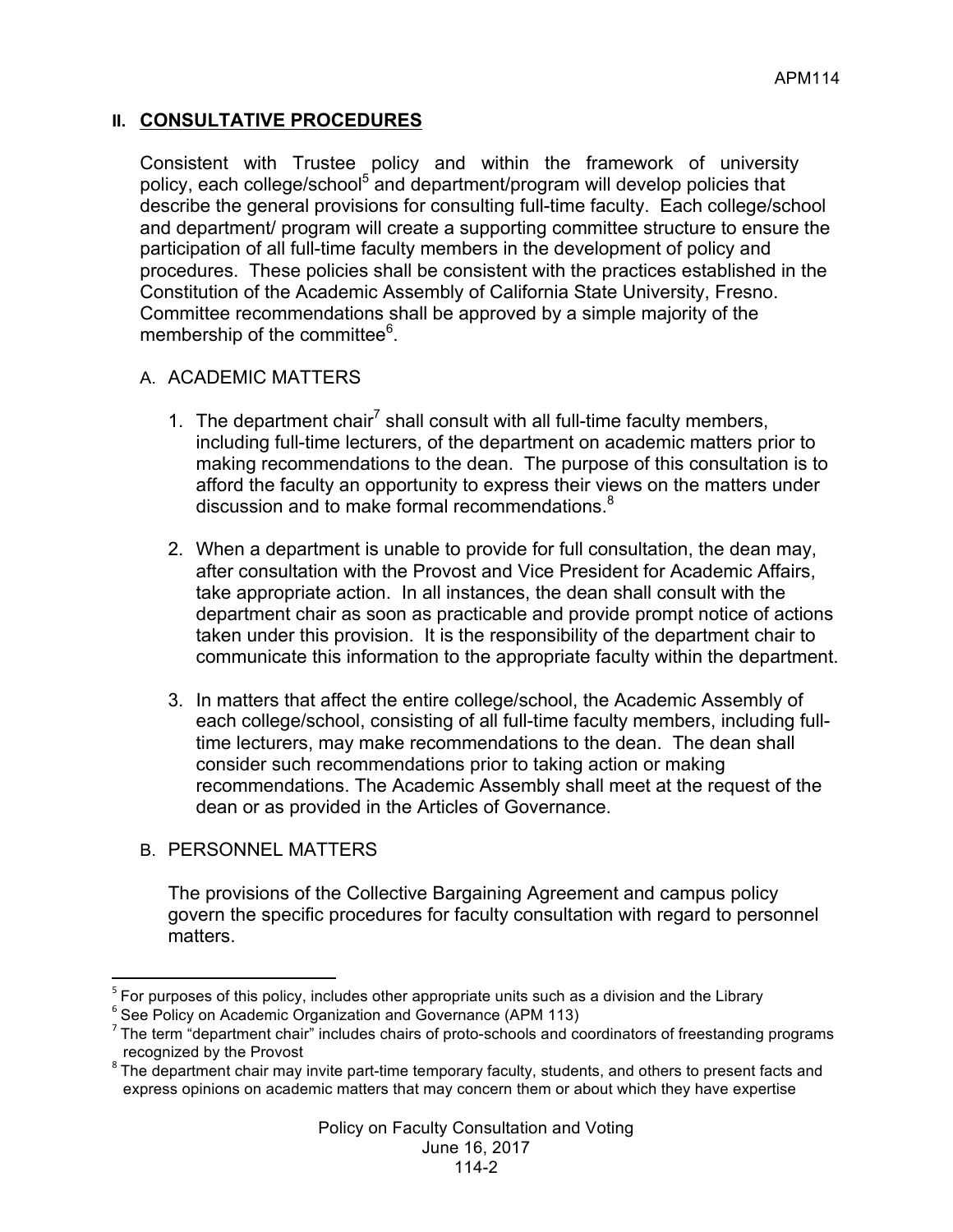## **III. ELIGIBILITY TO PARTICIPATE IN CONSULTATION**

#### A. ACADEMIC MATTERS

All full-time lecturers, all full-time probationary faculty members, and all tenured faculty members regardless of timebase who have a current faculty appointment in the department and are on active employment status at the time of the consultation may vote on academic matters.

#### B. PERSONNEL RECOMMENDATIONS

1. Title 5, Section 42701, reads as follows:

It is the policy of the Trustees that faculty be consulted on academic personnel matters. Each campus shall develop campus-wide procedures whereby only members of the faculty who are tenured, and such department chairmen [sic] and academic administrators as the campus procedures shall provide, may participate at any level of consideration in the deliberations or vote on recommendations relating to appointment $9$ , retention, tenure or promotion of faculty. The procedures shall provide that those making such recommendations should consider information from other faculty members and any other source, including but not limited to students. The campus-wide procedures shall be consonant with the regulations, policies, and procedures of the Board of Trustees and the Chancellor and shall be approved by the President.

#### Title 5, Section 43825, provides:

Notwithstanding any other provision of this subchapter, if a Memorandum of Understanding entered into pursuant to the Higher Education Employer-Employee Relations Act is in conflict with provisions in this subchapter, the terms of the Memorandum of Understanding and not the provisions of this subchapter shall govern as to those employees covered by the Memorandum of Understanding.

2. Unless otherwise specified in university policy, only full-time tenured<sup>10</sup> faculty members, excluding participants in the Faculty Early Retirement Program, may serve on peer review committees on matters involving personnel recommendations regarding such matters as appointment, retention, tenure, promotion, and leaves of absence.

 <sup>9</sup> Article 12.22a of the Collective Bargaining Agreement permits the election of probationary faculty to search committees. This provision of the CBA supersedes the language in Title 5 Section 42701 for

faculty search committees<br><sup>10</sup> For personnel matters, participants in PRTB pursuant to Article 30 of the CBA or faculty members on a reduced time base pursuant to provisions of Title 5 are not considered full-time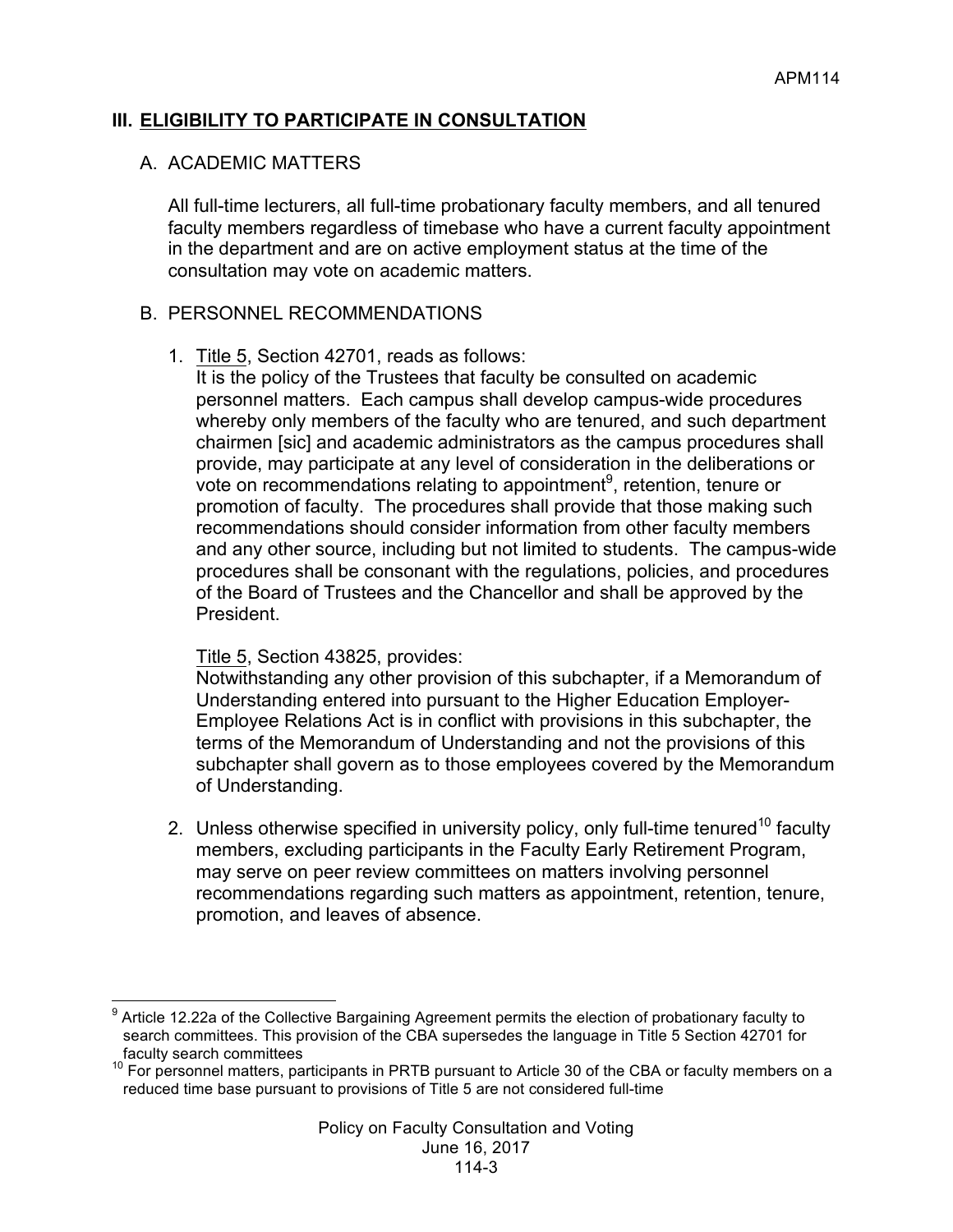3. At the request of a department, the President or designee may agree to permit faculty participating in the Faculty Early Retirement Program to run for election for membership on any level peer review committee. However, these committees may not be comprised solely of faculty participating in the Faculty Early Retirement Program.<sup>11</sup>

# **IV. VOTING REGULATIONS: GENERAL GUIDELINES**

- A. Voting by proxy (one person casting a vote for or on behalf of another) is prohibited in all cases.
- B. Except in nominating elections for department chair, absentee voting is prohibited.
- C. Faculty members on full-time leave of absence without pay, whether personal or professional, are ineligible to participate in consultation or voting.
- D. Faculty members on a paid leave of absence (sabbatical leave or difference in pay leave) are released from all duties to accomplish the purpose of the leave. Therefore, except for voting by absentee in nominating elections for department chair, faculty members on a paid leave shall not participate in consultation or voting.
- E. Assigned or reimbursed time shall not limit the right of a faculty member to participate in consultation or voting.
- F. Administrators, as defined above, are not eligible to vote as faculty members.

### **V. SPECIFIC GUIDELINES FOR CONSULTATION AND VOTING**

A. APPOINTMENT

<u> 1989 - Johann Stein, fransk politik (d. 1989)</u>

- 1. Only full-time probationary and tenured faculty may serve on search committees to screen applicants, deliberate and make a recommendation(s).
- 2. Participants in the Faculty Early Retirement Program are ineligible for service on a search committee.
- 3. Participants in PRTB or reduced timebase pursuant to Title 5 are ineligible for service on a search committee.
- 4. Probationary faculty and tenured faculty regardless of timebase may provide information to search committees consistent with university appointment procedures.<sup>12</sup>

<sup>&</sup>lt;sup>11</sup> Collective Bargaining Agreement At Article 15.38

<sup>&</sup>lt;sup>12</sup> See campus hiring policies, APM 301 and APM 302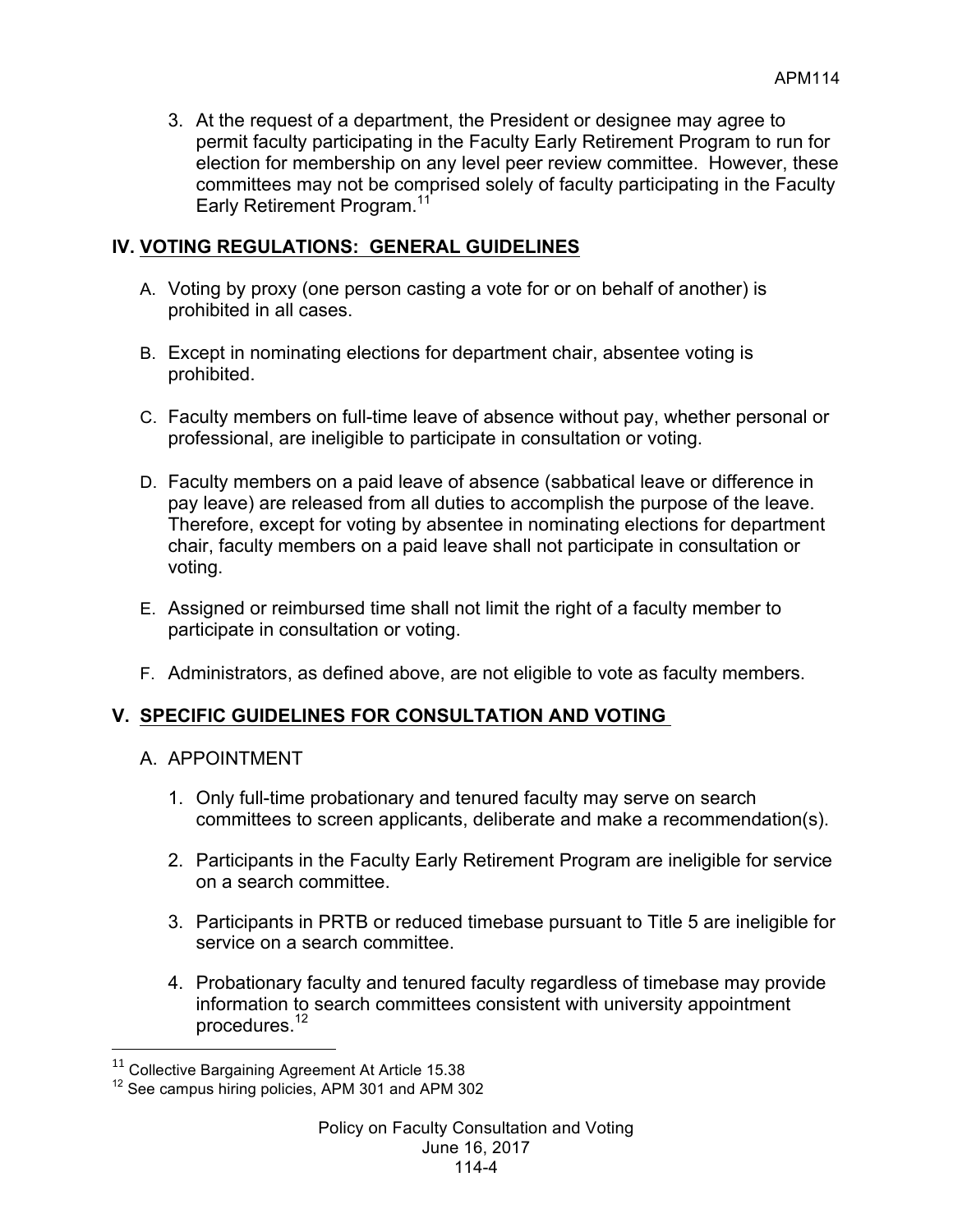# B. RETENTION AND TENURE

- 1. Only full-time tenured faculty members may participate on and vote on peer review committees with regard to recommendations for retention or tenure.
- 2. Participants in the Faculty Early Retirement Program are ineligible for service on peer review committees for retention and tenure. However, at the request of a department, the President or designee may agree to permit faculty participating in the Faculty Early Retirement Program to run for election for membership on any level peer review committee. However, these committees may not be comprised solely of faculty participating in the Faculty Early Retirement Program.<sup>13</sup>
- 3. Participants in PRTB or reduced timebase pursuant to Title 5 are ineligible for service on a peer review committee for retention and tenure.
- 4. Full-time tenured faculty members who are members on a higher level peer review committee for retention, tenure or promotion are ineligible to sit in on, participate, deliberate or vote at the department peer review level.
- 5. Full-time tenured faculty members who are candidates for promotion are ineligible to serve on peer review committees for retention and tenure.

# C. PROMOTION

- 1. Only full-time tenured faculty members who hold a higher rank than the candidate(s) for promotion may participate on and vote on peer review committees with regard to recommendations for promotion.
- 2. Full-time tenured faculty members who are members on a higher level peer review committee for retention, tenure or promotion are ineligible to sit in on, participate, deliberate or vote at the departmental peer review level.
- 3. Participants in the Faculty Early Retirement Program are ineligible for service on peer review committees for promotion. However, at the request of a department, the President or designee may agree to permit faculty participating in the Faculty Early Retirement Program to run for election for membership on any level peer review committee. However, these committees may not be comprised solely of faculty participating in the Faculty Early Retirement Program.<sup>14</sup>
- 4. Participants in PRTB pursuant to Article 30 or reduced timebase pursuant to Title 5 are ineligible for service on a peer review committee for promotion.

 $13$  Collective Bargaining Agreement At Article 15.38  $14$  Collective Bargaining Agreement At Article 15.38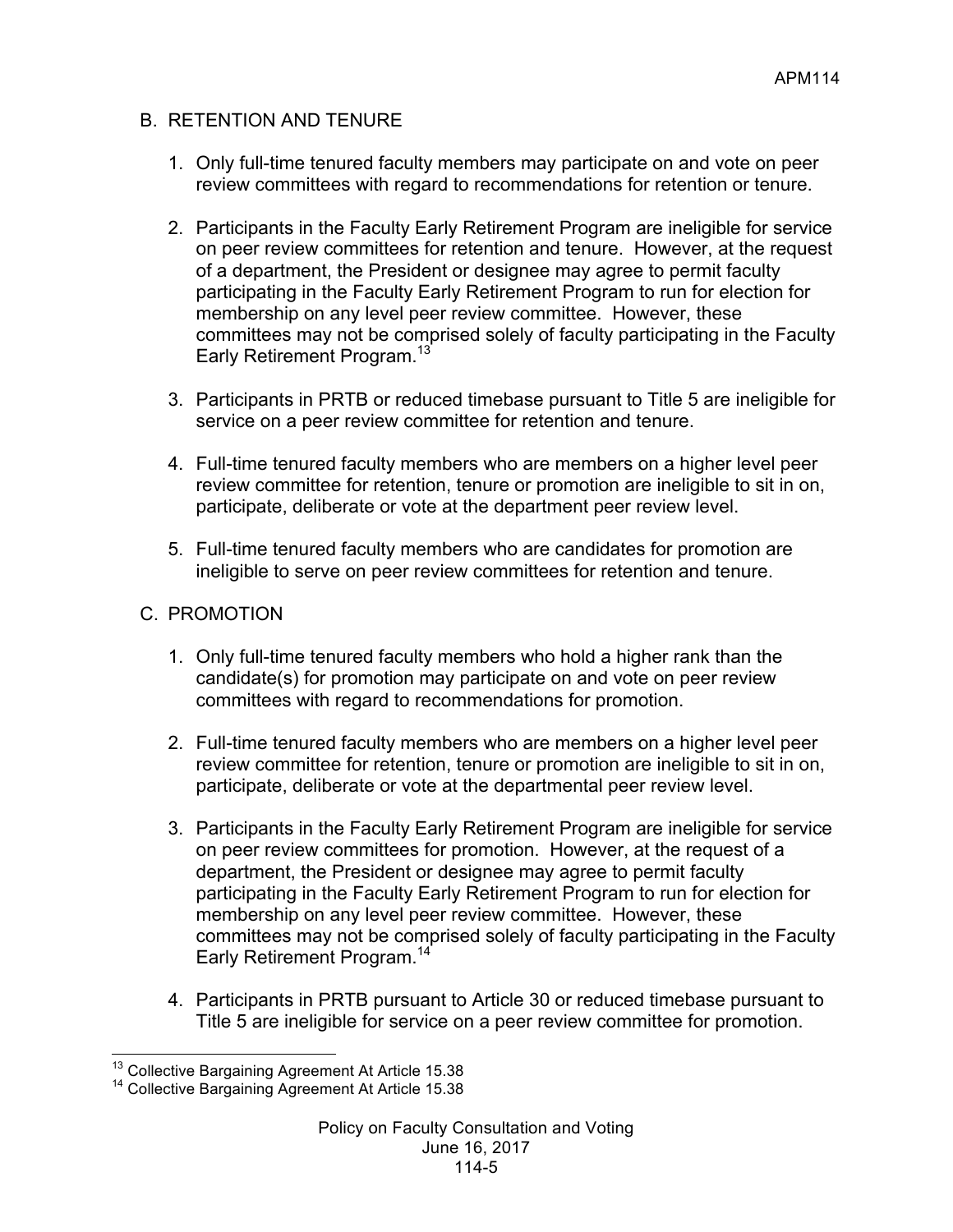5. Full-time tenured faculty members who are candidates for promotion are ineligible to serve on peer review committees for retention, tenure or promotion.

### C. LEAVE APPLICATIONS

- 1. Only full-time tenured faculty members may participate on and vote on peer review committees with regard to leave applications.
- 2. Full-time tenured faculty members who are members on a higher-level peer review committee for leave applications are ineligible to sit in on participate, deliberate or vote at the departmental peer review level.
- 3. Full-time faculty members who are candidates for leaves, either a sabbatical or difference in pay leave, are ineligible to serve on peer review committees for leaves.
- 4. Participants in the Faculty Early Retirement Program are ineligible for service on peer review committees for leave applications.
- 5. Participants in PRTB or reduced timebase pursuant to Title 5 are ineligible for service on a peer review committee for leave applications.
- E. DEPARTMENT CHAIR NOMINATIONS
	- 1. The process for nominating a department chair is not a personnel action.
	- 2. Only full-time probationary and tenured faculty members may be candidates in nominating elections for department chair.
	- 3. All full-time probationary and tenured faculty members may participate in nominating elections for department chair.
	- 4. Participants in the Faculty Early Retirement Program, in active status at the time of the nominating election, may participate in department chair nominating elections.
	- 5. For purposes of nominating a department chair, tenured faculty participating in the PRTB program or a reduction in timebase program may participate in the nomination of a department chair as if they were full-time.
	- 6. In department chair nomination elections, full-time probationary and tenured faculty on leave of absence with pay may vote by absentee ballot. Absentee ballots shall be forwarded to the last known address. The department chair shall establish reasonable deadlines for the receipt of such ballots and the voter shall bear responsibility for meeting the deadlines.